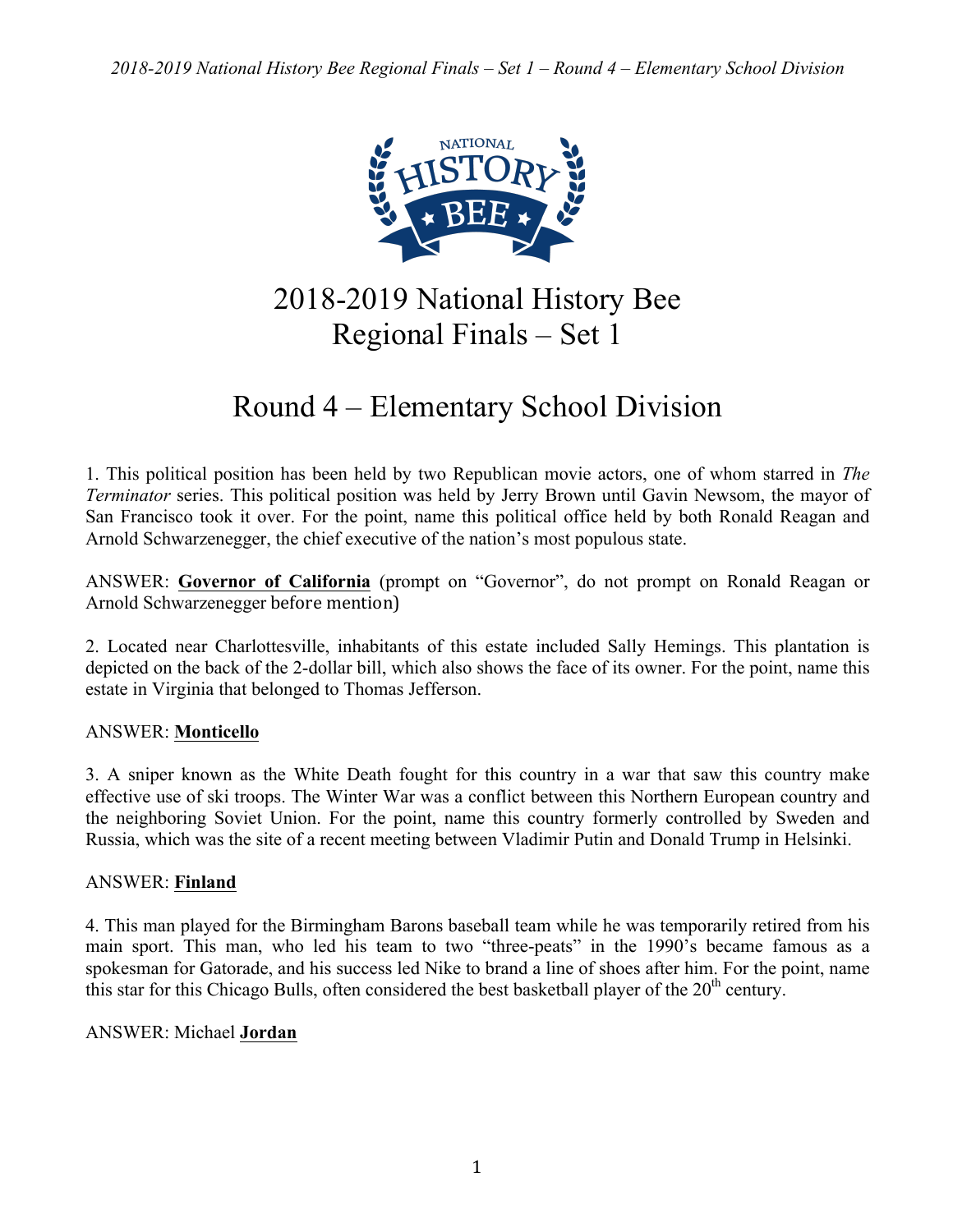5. The *Epic of Sundiata* deals with the first leader of this empire. During a pilgrimage to Mecca, one leader of this empire's gave away so much gold that the price of the good depressed in many markets. For the point, name this empire that took up much of the land in its namesake West African country that has a capital at Bamako.

## ANSWER: **Mali** Empire

6. This ruler engaged in an eighteen-month long diplomatic tour of western Europe known as the "Grand Embassy." A tax on beards was instituted by this tsar in an attempt to force the boyars to modernize. This tsar's armies fought with Charles XII of Sweden during the Great Northern War which ended in 1721. Roughly 6 feet 8 inches tall, for the point, name this "great" tsar of Russia.

## ANSWER: **Peter I** (accept **Peter the Great**; prompt on Peter)

7. While serving as senator, this man drafted the Kansas-Nebraska Act. With a future president, this man engaged in a series of seven events where each candidate was given a total of 90 minutes to speak. For the point, name this Illinois politician who engaged in a series of debates with Abraham Lincoln.

#### ANSWER: Stephen **Douglas**

8. This man disregarded Sir Hyde Parker's signal at the Battle of Copenhagen after claiming that he could not see a signal due to his blind right eye. This man sent a famous message claiming that "England expects every man will do his duty" at an 1805 battle against a joint French-Spanish fleet. A column in London is named after, for the point, what British admiral known for his victory at the Battle of Trafalgar?

#### ANSWER: Horatio **Nelson**

9. A little girl picking a flower before a nuclear explosion was part of the "Daisy" ad used in this election year that was a defeat for senator Barry Goldwater. This election year occurred the year after the assassination of John F. Kennedy. For the point, name this election year that was a landslide victory for Lyndon Johnson.

#### ANSWER: Election of **1964**

10. Callimachus was killed at this battle, which saw the invading forces led by the generals Datis and Artaphernes. Pheidippides [**fei-DIP-puh-DEES**] allegedly was sent as a messenger to provide news of the victory of Miltiades [**mill-TEE-uh-DEES**] at this battle. This 490 BC battle repelled an attempt by King Darius I to invade Greece. For the point, name this ancient Greek battle that gave its name to a 26.2 mile race.

#### ANSWER: Battle of **Marathon**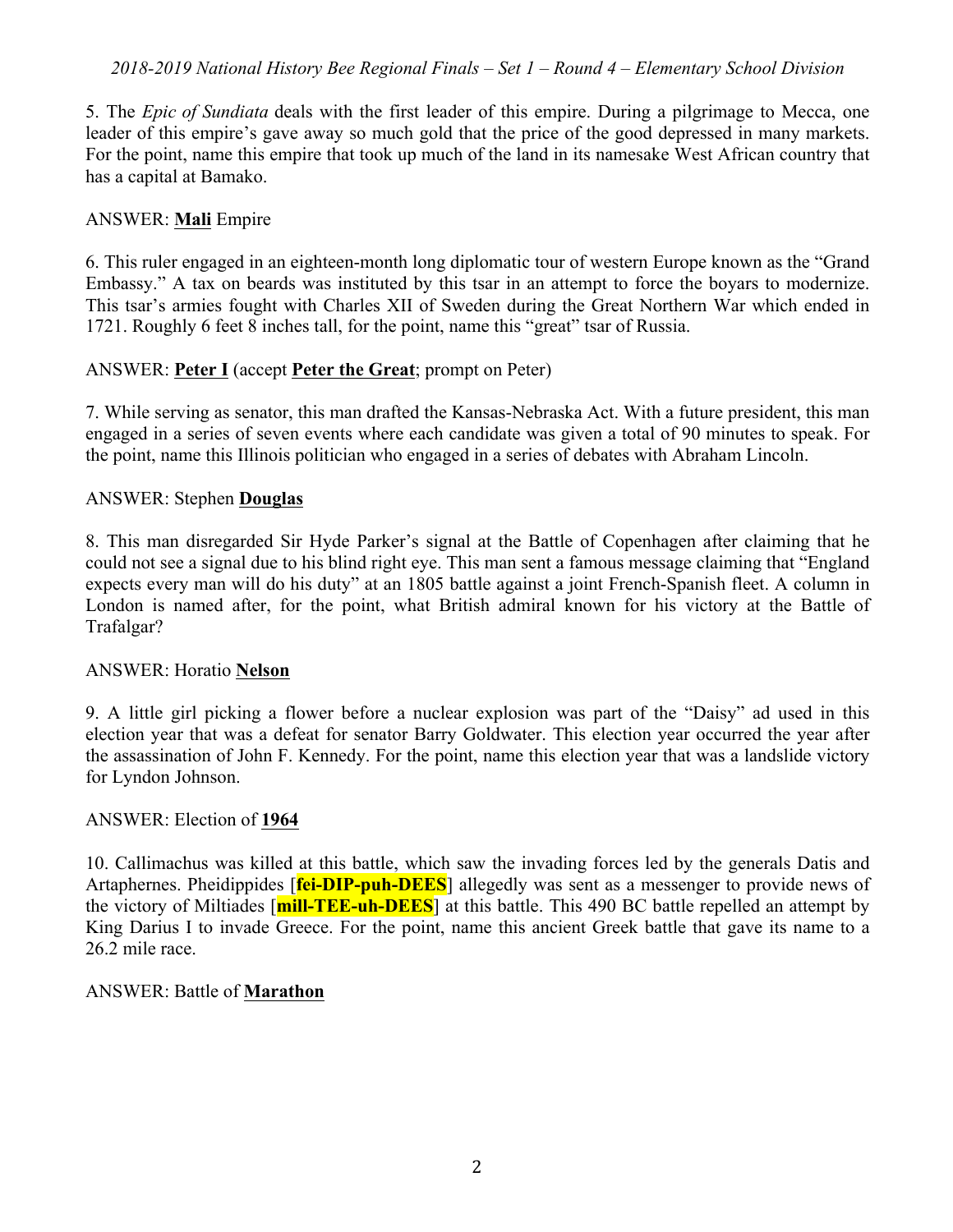11. This political party split along the issue of slavery into its "Cotton" and "Conscience" factions. Following the Mexican-American War, Winfield Scott and Zachary Taylor competed for the nomination of this political party. Created in 1834 as an opposition party to the Jacksonian democrats, for the point, name this American Party that shared its name with a British Party that opposed the Tories.

## ANSWER: **Whig** Party

12. Early on this in work, a religious figure calls for the return of his daughter Chryseis, who had been abducted. The "Catalogue of the Ships" is a section of this work whose central event occurs after the wife of Menelaus is abducted by the brother of Hector. Paris is killed in this work whose aftermath is the subject of the *Odyssey*. For the point, name this Homeric epic that focuses on the Trojan War.

# ANSWER: *The Iliad*

13. In response to conspiring to help the perpetrator of this event, Mary Surratt became the first woman executed by the American federal government. This event occurred after its perpetrator shouted "Sic semper tyrannis" during a performance at Ford's Theatre. John Wilkes Booth carried out, for the point, what event that resulted in the death of the  $16<sup>th</sup>$  president of the United States?

# ANSWER: **assassination** (or murder or killing, etc.) of Abraham **Lincoln**

14. This present-day country was the site of two defenestrations during the Thirty Years War. The Battle of White Mountain in that war was fought in this present-day country's region of Bohemia. For the point, name this country which joined the EU in 2004, but unlike its eastern neighbor Slovakia, has not adopted the Euro in its capital of Prague.

# ANSWER: **Czech Republic** or **Czechia** (do not accept or prompt on Czechoslovakia)

15. This justice wrote the dissent in a 2010 case focusing on what constitutes a waiver to one's Miranda rights, *Berghuis v. Thompkins*. In 1995, this judge ruled against the use of replacement players by collective bargaining in order to end the 1994 baseball strike. Born in the Bronx, this justice took over David Souter's seat on the Supreme Court. For the point, name this Latina Supreme court justice.

#### ANSWER: Sonia **Sotomayor**

16. Cardinal Rohan had this woman framed for stealing a piece of jewelry in the Affair of the Diamond Necklace. This daughter of Maria Theresa is often claimed to have been the speaker of the words "Let them eat cake." For the point, name this wife of King Louis XVI *[pr. the 16th]* who was executed during the French Revolution.

#### ANSWER: **Marie Antoinette**

17. This leader grew up in the Potala Palace before fleeing to India following a 1959 uprising. The 1989 Nobel Peace Prize was awarded to this leader who presides over the "Gelug" or Yellow Hat School of a certain religion. For the point, name this leader of Tibetan Buddhism.

# ANSWER: the 14th **Dalai Lama** (accept Tenzin **Gyatso**)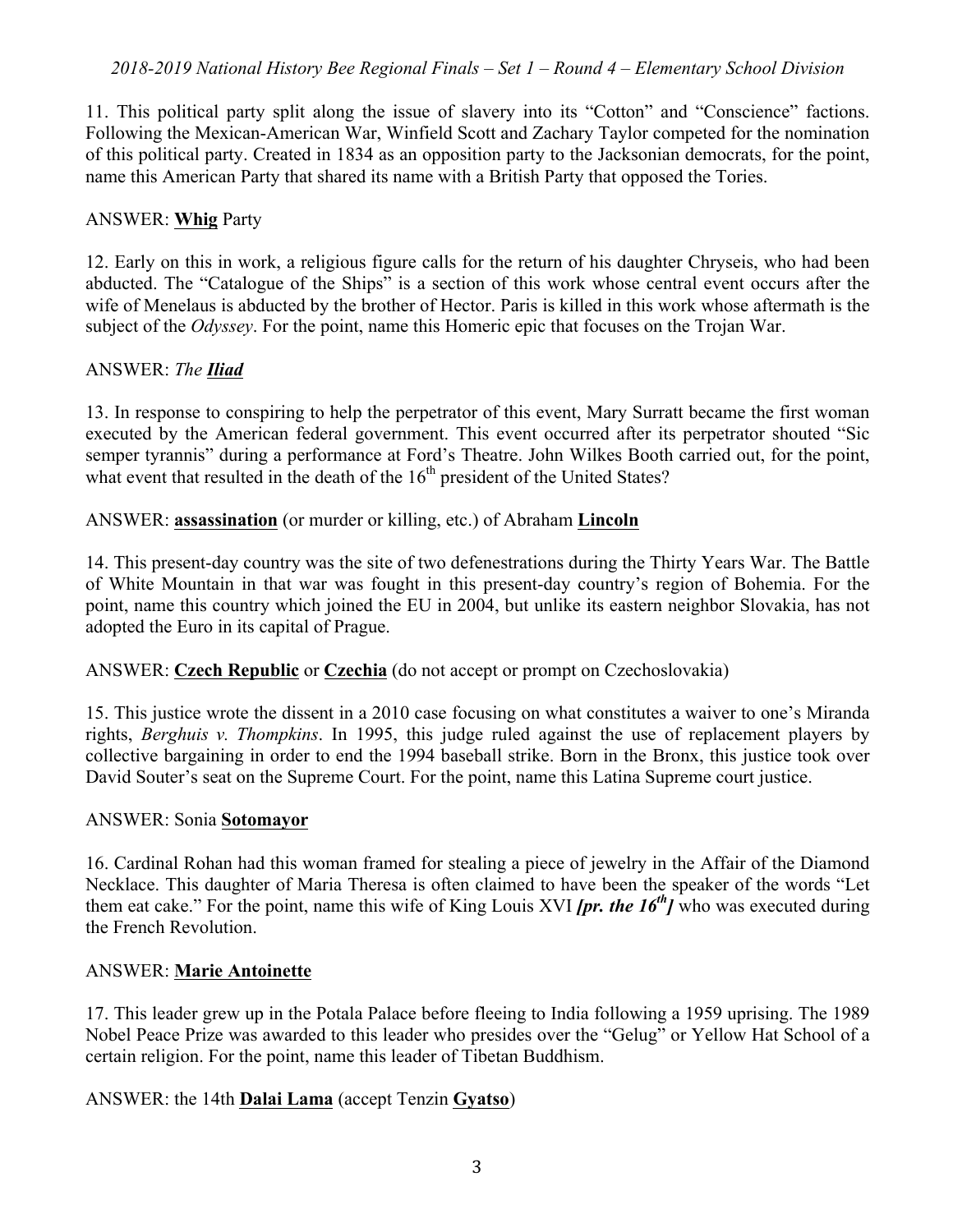18. In 2011, Gabrielle Giffords was shot in this state by Jared Loughner in an assassination attempt. Janet Napolitano once served as Governor of this state, whose Senators included a former Republican presidential candidate who died in 2018. John McCain was a Senator from, for the point, what state where the legislature meets in the State Capitol in Phoenix?

### ANSWER: **Arizona**

19. This country's economy has been dominated by industrial conglomerates known as *chaebol*. This country became the second country entirely in Asia to host the Winter Olympics when it did so in 2018. One of this country's leaders pursued a political strategy known as the sunshine policy to help improve relations with this country's hostile northern neighbor. For the point, name this country formerly led by Kim Dae Jung.

## ANSWER: **South Korea** or **Republic of Korea** (prompt on "Korea" alone)

20. A trident and a net were among the tools used by a fisherman-like class of these people known as the *retiarii*. Mark Antony's personal bodyguard consisted of people of this type. The phrase *pollice verso* refers to a signal involving downward thumbs that determined the fate of these people. With a name translating to "swordsman", for the point, name these Roman warriors who often fought in the Colosseum.

#### ANSWER: **gladiator**s

21. This university finishes the title of a conservative manifesto by William Buckley entitled "God and man at 'this university'." George W. Bush belonged to the secretive Skull and Bones society at this university which is the second oldest in New England. For the point, name this university which adopted a bulldog as a mascot, and whose students in Connecticut are traditional rivals of Harvard.

#### ANSWER: **Yale** University

22. One leader of this country frequently insulted George W. Bush with nicknames like "Mr. Danger" and went on to found the United Socialist Party. Henrique Capriles is an opposition leader in this country, which, in 2017, saw widespread protests against the economic downturn affect the government of Nicolas Maduro. For the point, name this South American country once led by Hugo Chavez, with capital at Caracas.

#### ANSWER: **Venezuela**

23. While governor, this president became nationally known for his handling of the Boston Police Strike. This man's nickname was inspired by a bet in which a reporter allegedly failed to get him to say more than two words. For the point, name this 1920s president nicknamed "Silent Cal."

#### ANSWER: Calvin **Coolidge**